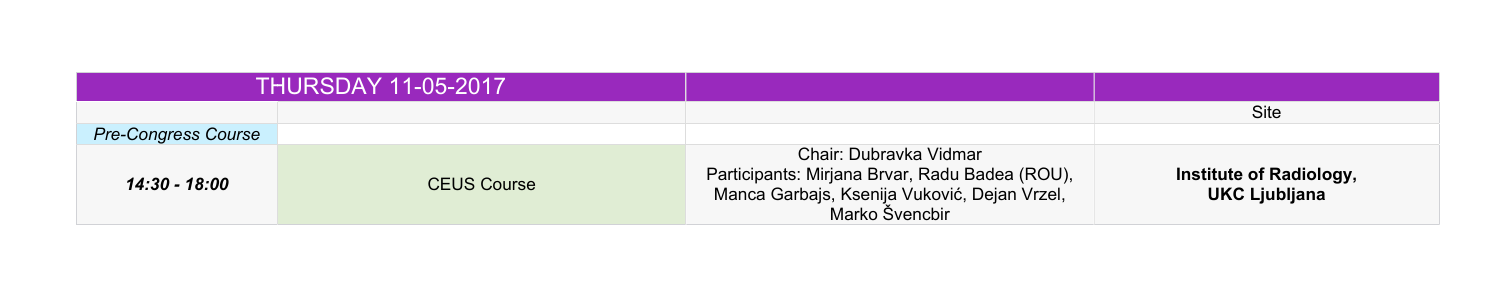|                            |                 | <b>FRIDAY 12-05-2017</b>                                                                                                                                                                                                |                          |                                                                                                                                                              |                                                 |
|----------------------------|-----------------|-------------------------------------------------------------------------------------------------------------------------------------------------------------------------------------------------------------------------|--------------------------|--------------------------------------------------------------------------------------------------------------------------------------------------------------|-------------------------------------------------|
|                            |                 |                                                                                                                                                                                                                         |                          |                                                                                                                                                              | <b>Site</b>                                     |
| <b>Pre-Congress Course</b> |                 |                                                                                                                                                                                                                         |                          |                                                                                                                                                              |                                                 |
| $8:30 - 12:00$             |                 | <b>CEUS Course</b>                                                                                                                                                                                                      |                          | Chair: Dubravka Vidmar<br>Participants: Mirjana Brvar, Radu Badea (ROU),<br>Manca Garbajs, Marko Einfalt, Marko Švencbir                                     | Institute of Radiology,<br><b>UKC Ljubljana</b> |
|                            |                 |                                                                                                                                                                                                                         |                          |                                                                                                                                                              |                                                 |
| Congress                   |                 |                                                                                                                                                                                                                         |                          |                                                                                                                                                              |                                                 |
| 14:30 - 18:00              |                 |                                                                                                                                                                                                                         | <b>REGISTRATION</b>      |                                                                                                                                                              | Ramada Resort, Kranjska Gora                    |
|                            |                 |                                                                                                                                                                                                                         |                          |                                                                                                                                                              |                                                 |
| 15:30 - 15:45              |                 |                                                                                                                                                                                                                         | Welcome speech           | Mirjana Brvar, Boris Brkljačić, representative of TIC Kranjska Gora                                                                                          | <b>Conference Hall Planica</b>                  |
|                            |                 |                                                                                                                                                                                                                         |                          |                                                                                                                                                              |                                                 |
| 15:45 - 17:15              |                 |                                                                                                                                                                                                                         |                          | PLENARY ON ULTRASOUND'S ROLE TODAY AND PRESENTATION OF THE NEW ULTRASOUND<br><b>EXAMINATION CATALOGUE; DISCUSSION ABOUT VALIDATION AND PAYMENT</b>           | <b>Conference Hall Planica</b>                  |
|                            | 15:45 - 16:00   |                                                                                                                                                                                                                         | Introduction             |                                                                                                                                                              |                                                 |
|                            | 16:00 - 16:20   |                                                                                                                                                                                                                         |                          | J. Ceglar - New Payment Model for Ultrasound Examinations                                                                                                    |                                                 |
|                            | 16:20 - 17:15   |                                                                                                                                                                                                                         | <b>Discussion</b>        |                                                                                                                                                              |                                                 |
|                            |                 | Participants: K. Vuković, D. Vidmar, M. Brvar, D. Kuhelj, S. Rainer, J. Škerjanec (Private-Sector Physicians                                                                                                            |                          |                                                                                                                                                              |                                                 |
|                            |                 | Representative), B. Brkljačić, G. Ivanac, D. Paušek (Representative of Croatian Physicians), J. Ceglar<br>(Representative of the Health Insurance Institute of Slovenia - ZZZS), A. Bolka (Representative of the Health |                          |                                                                                                                                                              |                                                 |
|                            |                 |                                                                                                                                                                                                                         |                          | Insurance Institute of Slovenia - ZZZS), G. Prosen (Public-Sector Physicians Representative), H. Možina, A. Ocepek                                           |                                                 |
| 17:15 - 17:30              |                 |                                                                                                                                                                                                                         | Coffee break             |                                                                                                                                                              | <b>Oval Hall</b>                                |
|                            |                 |                                                                                                                                                                                                                         |                          |                                                                                                                                                              |                                                 |
|                            |                 |                                                                                                                                                                                                                         | <b>LECTURES</b>          |                                                                                                                                                              |                                                 |
|                            |                 | <b>Conference Hall Planica B</b>                                                                                                                                                                                        |                          | <b>Conference Hall Planica A</b>                                                                                                                             |                                                 |
| 17:30 - 19:30              |                 | MULTIDISCIPLINARY APPROACH TO<br><b>RENAL ULTRASOUND</b>                                                                                                                                                                |                          | <b>MULTIDISCIPLINARY SECTION</b><br>ON EMERGENCY ULTRASOUND USE                                                                                              | Conference Hall Planica A, B                    |
|                            |                 | Moderators: J. Buturović Ponikvar, I. Sjekavica                                                                                                                                                                         |                          | Moderators: G. Prosen, R. Radonić                                                                                                                            |                                                 |
|                            |                 | 17:30 - 17:45 K. Vuković - Kidney Stones: Ultrasound Diagnosis 17:30 - 17:45                                                                                                                                            |                          | R. Radonić - POCUS use in ICU: Our Experience                                                                                                                |                                                 |
|                            | $17:45 - 18:05$ | J. Buturović Ponikvar - Renovascular Disease:<br>The Role of Doppler Ultrasonography                                                                                                                                    |                          | B. Furman - How has Point of Care Ultrasound<br>$\vert$ 17:45 - 18:00 (POCUS) made my Life Easier?: The Point of View of<br>a Resident of Emergency Medicine |                                                 |
|                            | 18:05 - 18:25   | M. Crnogorac - Ultrasound Findings in Renal<br><b>Parenchymal Diseases</b>                                                                                                                                              |                          | <b>Round Table:</b><br>18:00 - 19:30   POCUS in Emergency & Intensive Care Medicine -<br>How to Regulate Training and the Levels of Use?                     |                                                 |
|                            | 18:25 - 18:40   | M. Garbajs - The Role of Contrast Enhanced<br>Ultrasound in Evaluation of Cystic Renal Lesions                                                                                                                          |                          | Participants: G. Prosen, D. Štajer, H. Možina,<br>R. Radonić, M. Brvar, K. Vuković,<br>A. Manolev (MKD), M. Milenković (SRB)                                 |                                                 |
|                            | 18:40 - 18:55   | A. Brodnjak - Multiparametric Characterisation of<br><b>Solid Renal Lesions</b>                                                                                                                                         |                          |                                                                                                                                                              |                                                 |
|                            | $18:55 - 19:15$ | I. Sjekavica - The Transplanted Kidneys                                                                                                                                                                                 |                          |                                                                                                                                                              |                                                 |
|                            |                 | 19:15 - 19:30 O. Pečanac - Ultrasound of the Neonatal Kidney:<br><b>What's the Difference</b>                                                                                                                           |                          |                                                                                                                                                              |                                                 |
| 20:00 - 21:00              |                 |                                                                                                                                                                                                                         | <b>Welcome Reception</b> |                                                                                                                                                              | Pizzeria Pino, Hotel Kotnik                     |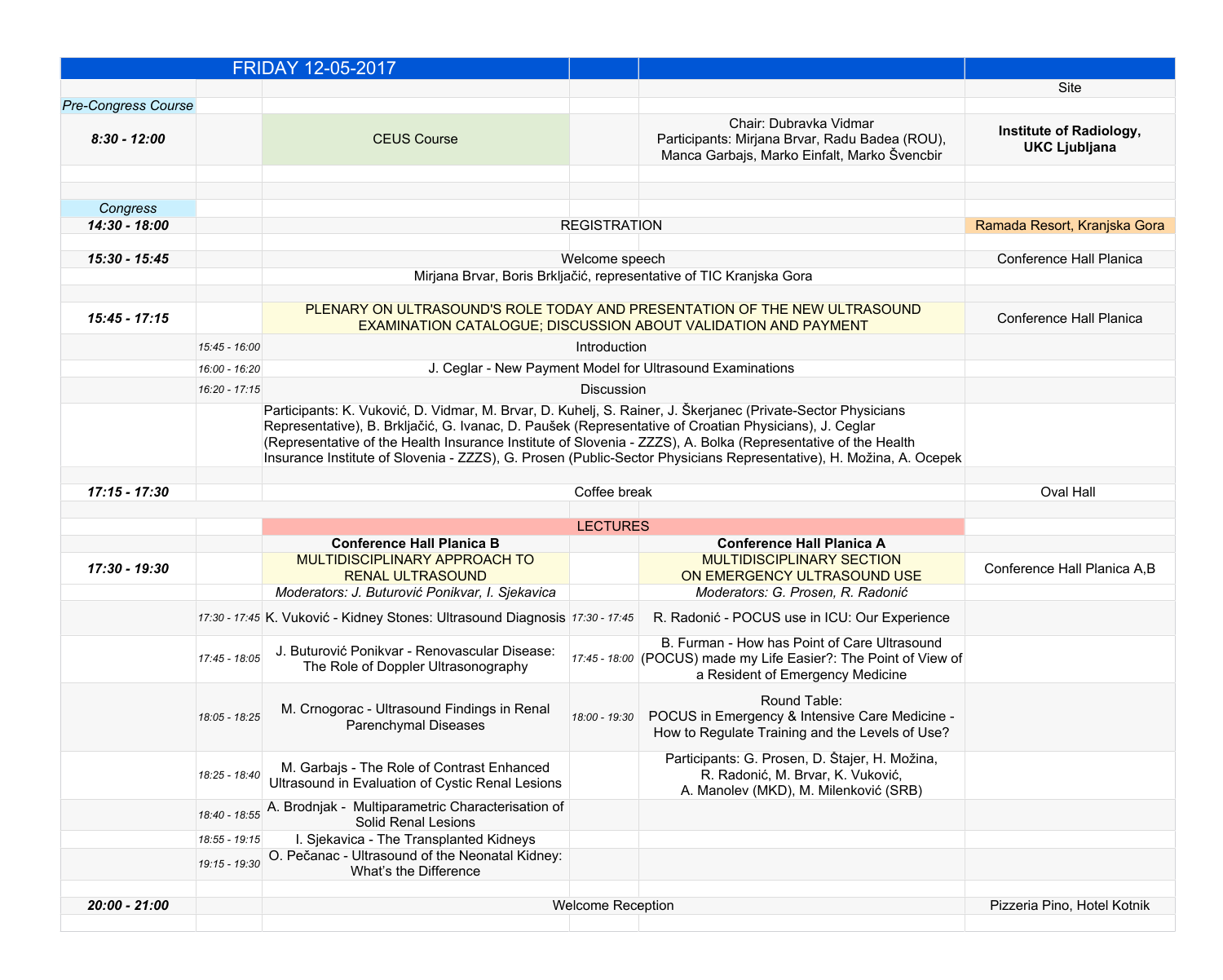|                 |                 | SATURDAY_13-05-2017                                                                                        |                     |                                                                                            |                     |                                                            |
|-----------------|-----------------|------------------------------------------------------------------------------------------------------------|---------------------|--------------------------------------------------------------------------------------------|---------------------|------------------------------------------------------------|
| 08:00 - 15:00   |                 |                                                                                                            | <b>REGISTRATION</b> |                                                                                            |                     |                                                            |
|                 |                 |                                                                                                            |                     |                                                                                            |                     |                                                            |
| <b>Morning</b>  |                 | <b>Conference Hall Planica A</b>                                                                           | <b>LECTURES</b>     | <b>Conference Hall Planica B</b>                                                           | <b>Oval Hall I</b>  | <b>WORKSHOPS</b><br><b>Oval Hall II</b>                    |
|                 |                 | <b>MUSCULOSKELETAL</b>                                                                                     |                     |                                                                                            |                     | <u>TEACHING MEDICINE THROUGH ULTRASOUND</u>                |
| 08:30 - 10:45   |                 | ULTRASOUND (Part I)                                                                                        |                     | <b>ABDOMINAL ULTRASOUND (Part I)</b>                                                       |                     | (Workshop)                                                 |
|                 |                 | Moderators: N. Dahiya, G. Ivanac                                                                           |                     | Moderators: P. Popovič, I. Grgurević<br>Siemens - New Developments in                      |                     | Participants: S. Nikolić,                                  |
|                 |                 |                                                                                                            | $ 08:30 - 08:40 $   | <b>Image Data Acquisition &amp; Analysis</b>                                               | Chair: T. Banović   | V. Arva, T. Seničar, A.<br>Špehonja                        |
|                 | $09:15 - 09:45$ | N. Dahiya (ZDA) - Ultrasound of the<br>Knee: Review Lecture                                                |                     | A. Ocepek - Clinicians Perspective on<br>08:40 - 09:05 Ultrasound in Diagnostic Assessment |                     |                                                            |
|                 |                 |                                                                                                            |                     | of Acute Abdominal Pain                                                                    |                     |                                                            |
|                 |                 | $\begin{vmatrix} 0.945 & -10.05 \\ 0.0945 & -10.05 \end{vmatrix}$ D. Miklić - Sonographic Imaging of the   |                     | $\mathbb{R}$ 09:05 - 09:20 M. Ribnikar - The Role of Ultrasound<br>in Acute Liver Failure  |                     |                                                            |
|                 |                 | $\vert$ 10:05 - 10:20 T. Friedrich - Thigh Muscle Injuries                                                 | 09:20 - 09:35       | I. Mikolašević - Elastography in<br><b>Chronic Liver Disease Prognosis</b>                 |                     |                                                            |
|                 | 10:20 - 10:35   | M. Kljaić Dujić - Musculoskeletal<br><b>Elastography: Clinical Value</b>                                   | 09:35 -09:50        | P. Popovič - Radiofrequency Ablation<br>in the Treatment of Primary and                    |                     |                                                            |
|                 |                 |                                                                                                            |                     | Secondary Tumors of the Liver<br>E. Calabrese (ITA) - Positioning US                       |                     |                                                            |
|                 | 10:35 - 10:45   | T. Hebar - Ultrasound-Guided<br>Arthrography                                                               | 09:50 -10:20        | into clinical practice for the<br>management of Crohn's disease                            |                     |                                                            |
|                 |                 |                                                                                                            | 10:20 - 10:35       | S. Airaldi (ITA) - Ultrasound of                                                           |                     |                                                            |
|                 |                 |                                                                                                            |                     | <b>Inguinal Hernias</b><br>D. Vrzel - 2D Shear Wave                                        |                     |                                                            |
|                 |                 |                                                                                                            | $10:35 - 10:45$     | <b>Elastography in Monitoring of Patients</b><br>with Chronic Liver Disease: Our           |                     |                                                            |
|                 |                 |                                                                                                            |                     | <b>Experience</b>                                                                          |                     |                                                            |
| 10:45 - 11:10   |                 | Coffee Break (Oval Hall)                                                                                   |                     |                                                                                            |                     |                                                            |
|                 |                 |                                                                                                            |                     |                                                                                            |                     | <b>MUSCULOSKELETAL ULTRASOUND</b>                          |
| $11:10 - 13:15$ |                 | <b>CEUS</b>                                                                                                |                     | <b>VASCULAR ULTRASOUND (Part I)</b>                                                        |                     | (Workshop, Part I)<br>Hip & Thigh                          |
|                 |                 | Moderators: D. Vidmar, R. Badea                                                                            |                     | Moderators: A. Bergauer, S. Rainer                                                         |                     |                                                            |
|                 | $11:10 - 12:10$ | D. Vidmar, R. Badea (ROU), M. Brvar<br>- Cases discusssed in the                                           | $11:10 - 11:25$     | G. Prosen - Aortic Aneurysm                                                                | Chair: C. Martinoli | Participants: M. Kljaić Dujić,<br>V. Salapura, S. Airaldi, |
|                 |                 | <b>Pre-Congress Course</b>                                                                                 |                     | Screening                                                                                  |                     | F. Zaottini, T. Friedrich,<br>N. Dahiya                    |
|                 |                 | D. Vidmar - The Role of Ultrasound<br>and Contrast-Enhanced Ultrasound in                                  |                     |                                                                                            |                     |                                                            |
|                 | $12:10 - 12:35$ | Surveillance of Adults with Chronic<br>Liver Disease and Diagnosis of                                      | 11:25 - 11:40       | I. Grgurević - Doppler Sonography of<br><b>Portal Hypertension</b>                         |                     |                                                            |
|                 |                 | Hepatocellular Carcinoma<br>K. Novak - Contrast-enhanced                                                   |                     |                                                                                            |                     |                                                            |
|                 | 12:35 - 12:50   | Ultrasound (CEUS) of Focal Liver                                                                           | 11:40 - 12:25       | A. Bergauer - DUS of the Venous<br>System before Varicose Vein                             |                     |                                                            |
|                 |                 | Lesions: Its Place in Diagnostic<br><b>Algorithm</b>                                                       |                     | Intervention: Surgeons point of view                                                       |                     |                                                            |
|                 | 12:50 - 13:05   | R. Dežman - CEUS in the<br>Assessment of Crohn's Disease                                                   | 12:25 - 12:40       | A. Kordić - "Sourcing" in Superficial<br><b>Venous Reflux and Ulcer</b>                    |                     |                                                            |
|                 | $13:05 - 13:15$ | T. Grubešić - CEUS: A Problem<br>Solving Tool for Inconclusive Liver                                       | 12:40 - 12:55       | S. Rainer - Deep Vein Thrombosis                                                           |                     |                                                            |
|                 |                 | Lesions?                                                                                                   |                     | and Differential Diagnosis<br>Discussion: Residual Thrombosis or                           |                     |                                                            |
|                 |                 |                                                                                                            | $12:55 - 13:15$     | <b>Recurrent Thrombosis - Can</b>                                                          |                     |                                                            |
|                 |                 |                                                                                                            |                     | Ultrasonography notice the<br>difference?                                                  |                     |                                                            |
|                 |                 |                                                                                                            |                     |                                                                                            |                     |                                                            |
| $13:15 - 14:30$ |                 | Lunch (Ramada Resort Hotel Restaurant)                                                                     |                     |                                                                                            |                     |                                                            |
|                 |                 |                                                                                                            |                     |                                                                                            |                     |                                                            |
| Afternoon       |                 | <b>Conference Hall Planica A</b>                                                                           | <b>LECTURES</b>     | <b>Conference Hall Planica B</b>                                                           | <b>Oval Hall I</b>  | <b>WORKSHOPS</b><br><b>Oval Hall II</b>                    |
|                 |                 |                                                                                                            |                     | <b>BREAST ULTRASOUND AND</b>                                                               |                     |                                                            |
| 14:30 - 16:15   |                 | <b>PAEDIATRIC ULTRASOUND</b>                                                                               |                     | <b>ELASTOGRAPHY</b>                                                                        |                     | VASCULAR ULTRASOUND (Workshop, Part I)                     |
|                 |                 | Moderators: D. Ključevšek, G. Roić                                                                         |                     | Moderators: K. Hertl, B. Brkljačić                                                         |                     |                                                            |
|                 | 14:30 - 15:00   | M. Sellars (GBR) - Role of Contrast-<br>Enhanced Ultrasound (CEUS) in                                      | 14:30 - 15:00       | B. Brkljačić - Breast Ultrasound                                                           | Chair: A. Bergauer  | Participants: G. Ivanac,<br>P. Caf, S. Rainer, I. Čikara,  |
|                 |                 | Paediatric Practice: An EFSUMB<br><b>Position Statement</b>                                                |                     | Update                                                                                     |                     | T. Mišević                                                 |
|                 |                 | G. Roić - Contrast-Enhanced                                                                                |                     |                                                                                            |                     |                                                            |
|                 | 15:00 - 15:20   | Ultrasound (CEUS) in Pediatric<br><b>Patients: Our Experience</b>                                          |                     | 15:00 - 15:20 K. Hertl - Many Faces of Fat Necrosis<br>in the Breast                       |                     |                                                            |
|                 |                 | D. Ključevšek - Contrast-enhanced<br>15:20 - 15:40 Voiding Cystourethrography: Updates $15:20$ - 15:40     |                     | R. Eržen - Ultrasound Appearance of<br>Ductal Carcinoma in Situ                            |                     |                                                            |
|                 |                 | on Protocol<br>A. Cvitković Roić - Videourodynamics                                                        |                     |                                                                                            |                     |                                                            |
|                 | 15:40 - 16:00   | Urosonography                                                                                              |                     | Using Contrast-Enhanced Voiding $15:40 - 16:00$ G. Ivanac - Elastography of the Breast     |                     |                                                            |
|                 | $16:00 - 16:15$ | A. Solitrovska Šalamon - The Value of                                                                      |                     | T. Tadin - Breast Contusions in                                                            |                     |                                                            |
|                 |                 | Ultrasound in the Diagnosis of Brain $16:00 - 16:15$<br>Damage in Preterm Infant                           |                     | <b>Creating Misleading Ultrasound</b><br>Findings                                          |                     |                                                            |
| 16:15 - 16:30   |                 | Coffee Break (Oval Hall)                                                                                   |                     |                                                                                            |                     |                                                            |
|                 |                 |                                                                                                            |                     |                                                                                            |                     | BREAST ULTRASOUND AND ELASTOGRAPHY                         |
| 16:30 - 18:15   |                 | <b>VASCULAR ULTRASOUND (Part II)</b>                                                                       |                     | <b>OPEN TOPICS</b>                                                                         |                     | (Workshop)                                                 |
|                 |                 | Moderators: M. Šabovič, B. Brkljačić<br>S. Rainer - Doppler Settings: How to                               |                     | Moderators: D. Ključevšek, D. Miklić<br>M. Ogulin - Ultrasound Assessment of               |                     | Participants: K. Hertl,                                    |
|                 |                 | 16:30 - 16:50 Optimize Spectral and Color Doppler 16:30 - 16:45<br><b>Parameters</b>                       |                     | <b>Vascular Cause of Erectile</b><br><b>Dysfunction</b>                                    | Chair: G. Ivanac    | T. Friedrich, I. Grgurević,<br>M. Kljaić Dujić, M. Brvar   |
|                 | 16:50 - 17:20   | B. Brkljačić - Upper and Lower                                                                             |                     | A. Jerman - Cowper's Syringocele:<br>16:45 - 16:55 The Role of Ultrasound in Diagnosing    |                     |                                                            |
|                 |                 | <b>Extremities Arterial Emergencies</b>                                                                    |                     | this Rare Condition                                                                        |                     |                                                            |
|                 | 17:20 - 17:40   | M. Šabovič - Ultrasound<br><b>Measurement of Arterial Stiffness</b>                                        | 16:55 - 17:05       | K. Meštrović Popović - The Value of<br>Lung Ultrasonography in a Child with                |                     |                                                            |
|                 |                 |                                                                                                            |                     | Pneumonia (Images in Clinical<br>Paediatrics)                                              |                     |                                                            |
|                 |                 | A. Lovrenčić-Huzjan - The Role of<br>$17:40 - 18:00$ Sonology in the Treatment Decision in $17:05 - 17:15$ |                     | T. Pavlović - Pedunculated Hepatic<br>Hemangioma                                           |                     |                                                            |
|                 |                 | <b>Craniocervical Artery Dissection</b>                                                                    |                     | D. Vujović - Acute appendicitis,                                                           |                     |                                                            |
|                 |                 | 18:00 - 18:15 A. Bergauer - Standardized Report of                                                         | $17:15 - 17:25$     | diverticulitis or left-sided appendicitis<br>V. Rakić-Eršek - Thigh Filariasis             |                     |                                                            |
|                 |                 |                                                                                                            |                     | 17:25 - 17:35 Diagnosed by Real Time Sonographic                                           |                     |                                                            |
|                 |                 |                                                                                                            |                     | Imaging: A case report<br>A. Uhernik Kovačević -                                           |                     |                                                            |
|                 |                 |                                                                                                            | 17:35 - 17:50       | Ultrasonography of Superficial<br>Formations or what is behind the                         |                     |                                                            |
|                 |                 |                                                                                                            |                     | Term "Lump"<br>M. Janžekovič Van Midden - Partial                                          |                     |                                                            |
|                 |                 |                                                                                                            | $ 17:50 - 18:00 $   | Tear of Medial Collateral Ligament of<br><b>Knee: US Features</b>                          |                     |                                                            |
|                 |                 | Annual General Meeting SZRUM (Slovene Society of Ultrasound in Medicine)                                   |                     |                                                                                            |                     |                                                            |
| 18:15 - 18:45   |                 | (Conference Hall Planica)                                                                                  |                     |                                                                                            |                     |                                                            |
| 20:00           |                 | Gala Dinner (Ramada Resort Hotel Restaurant)                                                               |                     |                                                                                            |                     |                                                            |